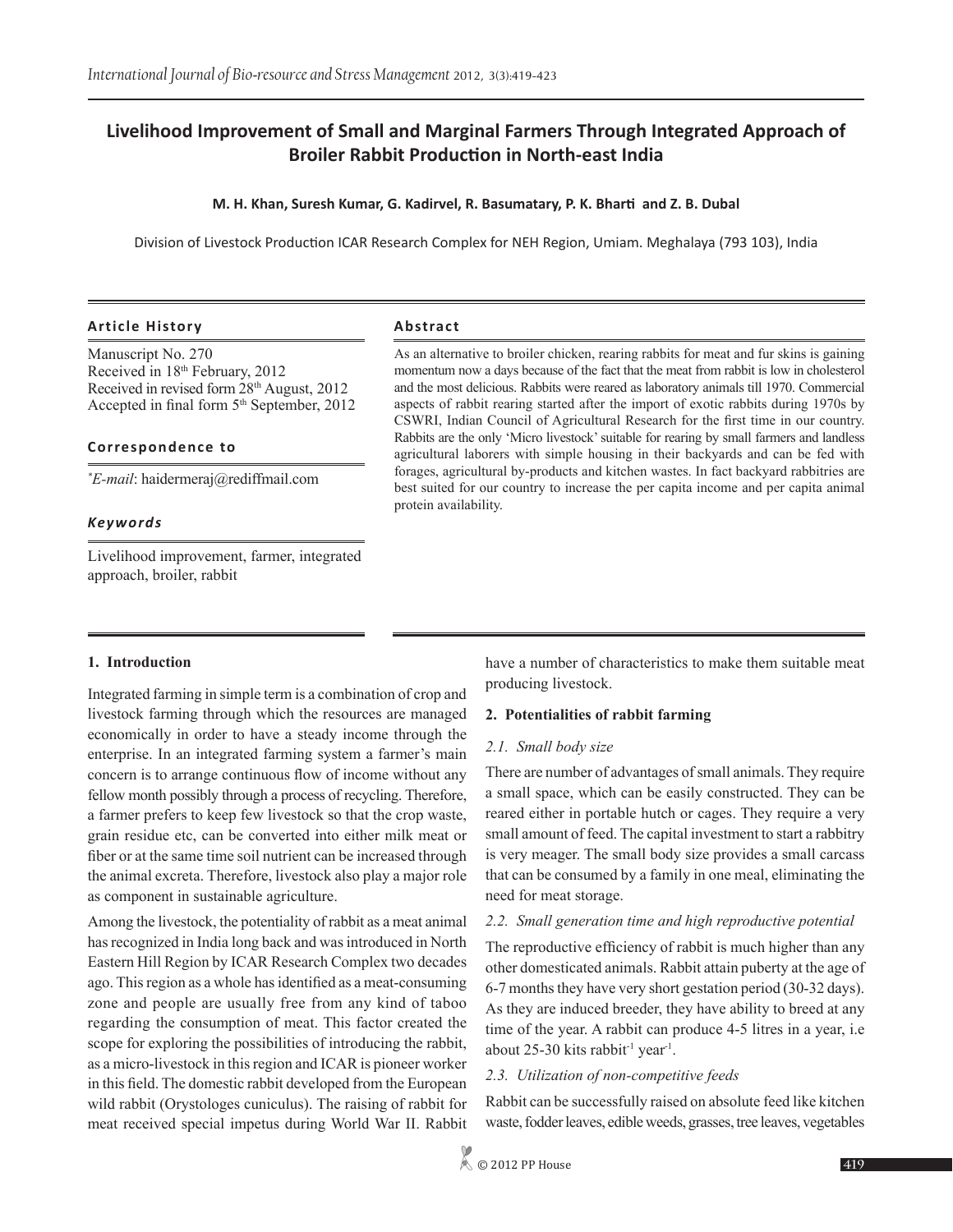waste etc, which is non-edible for human consumption. It can be conveniently raised on high forage and low cereals because rabbit can utilize forage protein directly and more efficiently. Therefore, they are considered most efficient converter of forage to meat.

#### *2.4. Rapid growth*

Rabbit can reach market or consumable size much faster than larger livestock and it can be compared with broiler chicken. At 90 days a rabbit reaches a size of 1.5 kg to 2.0 kg.

#### *2.5. Production of high quality meat and by-product*

Rabbit meat has found to be very delicious and one of the choicest meat in European countries. Rabbit meat is rich in protein (20.8%) and low in fat, cholesterol and calories value.

Besides meat rabbit also provides the pelt (fur) an important

| Table 1: Nutritive values of different meats |           |          |            |             |  |
|----------------------------------------------|-----------|----------|------------|-------------|--|
| Meat                                         | Protein % | Fat $\%$ | Moisture % | Calories    |  |
|                                              |           |          |            | (Kcal       |  |
|                                              |           |          |            | $kg^{-1}$ ) |  |
| Rabbit                                       | 20.80     | 10.20    | 27.90      | 795         |  |
| Chicken                                      | 20.00     | 11.00    | 67.60      | 810         |  |
| Veal                                         | 18.80     | 14.00    | 66.00      | 910         |  |
| Beef                                         | 16.30     | 28.00    | 55.00      | 1440        |  |
| Pork                                         | 11.90     | 45.00    | 42.00      | 2050        |  |

by-product at slaughter. These fur skins are utilized for preparation of cap, jacket, hand glove etc, the rabbit excreta is useful manure for crops and kitchen garden. Whereas, Angora rabbit produces 750 to 1 kg of fine old rabbit-1 per which brings a good amount of price.

## *2.6. Others*

Unlike poultry, rabbit do not have the disease like Ranikhet, therefore, the risk of entire flock/ population being swept away due to such disease is almost nil. They can be reared in different agro climatic condition except for Angora, which can be reared only in cold climate.

## **3. Breeds of Rabbit**

There are about 89 internationally recognized breeds. The common breeds reared in India are New Zealand white, Soviet Chinchilla and Gray Giant and New Zealand White and Soviet Chinchilla for NEH Region in particular. The productive and reproductive performance of New Zealand white and Soviet Chinchilla are better than any other broiler breeds.

## **4. Housing**

Several factors may be considered before selecting a site for

Table 2: Productive and reproductive traits of New Zealand White and Soviet Chinchilla rabbit

| Traits                       | <b>Broiler Breeds</b> |                   |  |  |
|------------------------------|-----------------------|-------------------|--|--|
|                              | NZW                   | SC                |  |  |
| Litter size at birth         | $6.34 \pm 0.37$       | $6.79 \pm 0.41$   |  |  |
| Litter size at weaning       | $5.24 \pm 0.27$       | $5.00 \pm 0.27$   |  |  |
| Litter weight at birth $(g)$ | $225 \pm 2.81$        | $202.56 \pm 2.34$ |  |  |
| Litter weight at weaning     | $2.35 \pm 0.18$       | $2.41 \pm 0.21$   |  |  |
| (kg)                         |                       |                   |  |  |
| Individual weight at 90      | $1.70 \pm 0.22$       | $1.80 \pm 0.13$   |  |  |
| days $(kg)$                  |                       |                   |  |  |
| Individual weight at 180     | $3.14\pm0.21$         | $2.97\pm0.16$     |  |  |
| days $(kg)$                  |                       |                   |  |  |
| Post weaning body            | $21.81 \pm 0.33$      | $25.44\pm0.41$    |  |  |
| weight gain $(g)$            |                       |                   |  |  |
| Age at first kindling        | 201.95 ± 2.77         | $213.70 \pm 1.8$  |  |  |
| (days)                       |                       |                   |  |  |
| Inter-kindling intervals     | $83.10 \pm 1.20$      | $85.20 \pm 1.76$  |  |  |
| (days)                       |                       |                   |  |  |
| Max. number of crops         | $4.3 \pm 0.18$        | $4.0 \pm 0.16$    |  |  |
| year <sup>1</sup>            |                       |                   |  |  |

construction of rabbit house. A shaded and elevated area is preferred for easy drainage of unused water from rabbit farm. Shaded area is preferred to reduce the heat stress on rabbit, as it is very sensitive to high temperature. Location should be free from excessive moisture, smoke, fume, dust and other pollutants and have easy access of water and electricity. Place should be protected from predators i.e. dog, jackal, cat etc which are enemy of rabbit. Rabbit may be maintained in the: -

1)Indoors cage system.

2)Indoor low cost housing system.

3)Indoors flour system.

- 4)Outdoor hutch system.
- 5)Outdoor semi-open system.

All the housing system has some advantages and disadvantages

#### *4.1. Indoor Cage System*

Cages can be kept on wooden or concrete rack in a row in closed RCC house having asbestos or tina roof. Cage size varies depending upon breed page of rabbit. Cage must be large enough to provide space for movement. The material normally used for making cage is galvanized wire mesh having thickness 14-16 gauze. Grid opening must be large enough to allow forces to pass through. Cage may be made either square or rectangular. They may be made single or in a multiple for two or three. Wood should not be ease for making cage because rabbit chews and consumes it and moreover it absorbs urine,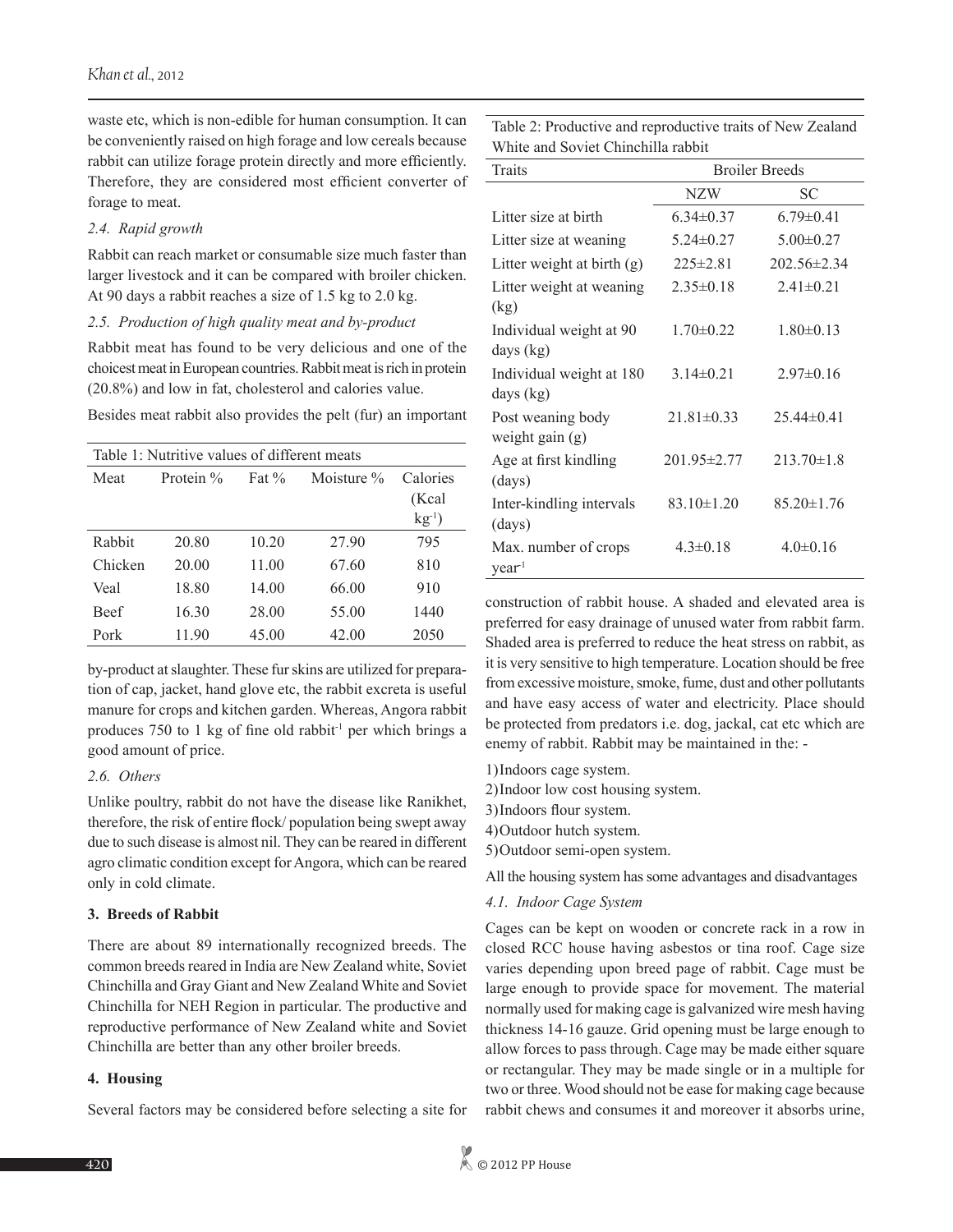water. So, it is difficult to clean.

#### *4.2. Indoor low cost housing*

This house is of Kaccha floor, thatch roof, bamboo wall. As low cost and locally available material are used hence cost of housing is low. Racks are made up of pinewood and cages are of galvanized wire mesh. This type of house is comfortable both during summer and winter lent durability are less.

#### *4.3. Indoor floor system*

In this system like fowl an area of 150 sq ft (15 ft x 10 ft) is shaded with asbestos where wall is made up of brick up to the height of 2.50 ft above it wire net fencing is given up to 4-5 ft. Animals are kept over clean dry litter made of saw dust. Feed and water are provided by feeder and water as usual. The main disadvantage in this system is that there is less control over feeding, breeding and management.

## *4.4. Outdoor hutch system*

It may made up of iron or wood with G.I welded mesh floors asbestos or tina roof. If frame is made of iron, durability and cost will be more as compare to wooden structure. Generally, the dimension of hutch is  $1.50 \times 0.75 \times 0.50$  m<sup>3</sup>. It can be divided into five compartments hence a dimension of 0.75 x 0.30 x0.50 m<sup>3</sup>. So, 3 weaners, 2 growers or 1 finish or, 1 adult can be kept. Hutches can be kept under tree shade to reduce heat stress and during summer paddy straw or thatch grass may be given over the roof to keep the hutch cool.

## *4.5. Outdoor semi-open hutch system*

This is a semi intensive system of management. Hence, an area of 150 sq ft (15 x 10 ft) is covered by wire mesh/net. One or two hutches should be kept for night shelf of rabbit. Open area is kept for roaming and green grass roughage i.e. Congo Signal, Guinea grass can be planted/grown for grazing the animal which meet at least 50% of dry matter requirement. Feeder and water should be placed for providing concentrate feed and clean drinking water time to time. System breeding hygienic management and prevent of disease is a problem in this system.

Floor space requirement of different age groups are varied. For weaners 30-60 days) 1 sq ft, for grows (60-90 days) 1.5 sq ft, for finisher (90-180 days) 2.0 sq ft for adult (above 180 days) 2.5 sq ft and for nursing mother 3.5 sq ft floor space are required for maximum growth and production. In cage system, the individual cages are  $60 \times 75 \times 45$  cm<sup>3</sup> and for kindling cage size is  $75 \times 90 \times 45$  cm<sup>3</sup>. For kindling purpose, a nest box is required with the size of  $60 \times 30$  cm<sup>2</sup> in floor area with  $30 \text{ cm}$ height up to half-length and toppers to 15 cm length. The balloon of the nest box should have no of small holes to allow for passing down of urine etc of the kits.

## **5. General Management of Rabbit**

## *5.1. Breeding/Mating*

Mating is done either in the morning or in the evening. The due is to be introduced to the buck for mating. If the doe is ready for breeding, will allow the buck to mount and successful service will take place with few minutes. After successful service, male will take down making a characteristic sound. The gestation period of rabbit is 30 days. Adequate care has to be taken before and after delivery and for mating date should be noted down properly. Pregnancy can be diagnosed by palpation method by experience hand. Quality of feed should be provided during last quarter of pregnancy for better litter size, litter weight and due should not disturb at this period. Around 20 days after mating, due should be kept in separate/individual cage with nest box and nesting. Before kindling, due generally prepares a bed by plunking fur from her body. However, it is necessary to put extra bedding material like saw dust/paddy straw.

## *5.2. Care of new born*

During kindling assistance is not necessary and better to leave the new born undisturbed except checking the stillborn and should be removed quickly. Newborn kits are helpless because they are blind and devoid of hair during this time. They lie quietly inside the bedding material. The kits start developing hair on 4 days after birth and open their eyes after 10 days. Kits should be examined daily for health. Bedding material also be checked and replaced wet bedding. From the age of 10 days, kits start to come out from bed and around 21-23 days. Start nibbling at the feed given to the mother. At around 1 month, they start to take feed properly.

## *5.3. Weaning and care of the weaners*

The young rabbits are separated from their mother between 42-45 days depending on their growth and capacity to eat. Before weaning, sex and tattooing is essential for proper recording of animals. Wean stage is very crucial because the animals are in stress condition due to their separation from mother. Sudden change of feed should also be avoided. Immediately after weaning, litter should be kept in-group and then gradually shifted to individual cage is necessary.

## *5.4. Sexing*

The sex of young rabbits may determined a day or two following kindling. Restrain the kit on its back in the palm with its head facing towards us. Using fingers gently press the genitals, to expose the reddish mucous membrane; if it is a male kit the mucous membrane protrudes sufficiently to form a circle. If it is a female kit, the mucous membrane will protrude and form a slit that will have a slight depression at the end. Generally, the distance between the penis and anus is greater than the distance between the vulva and anus. Until the technique of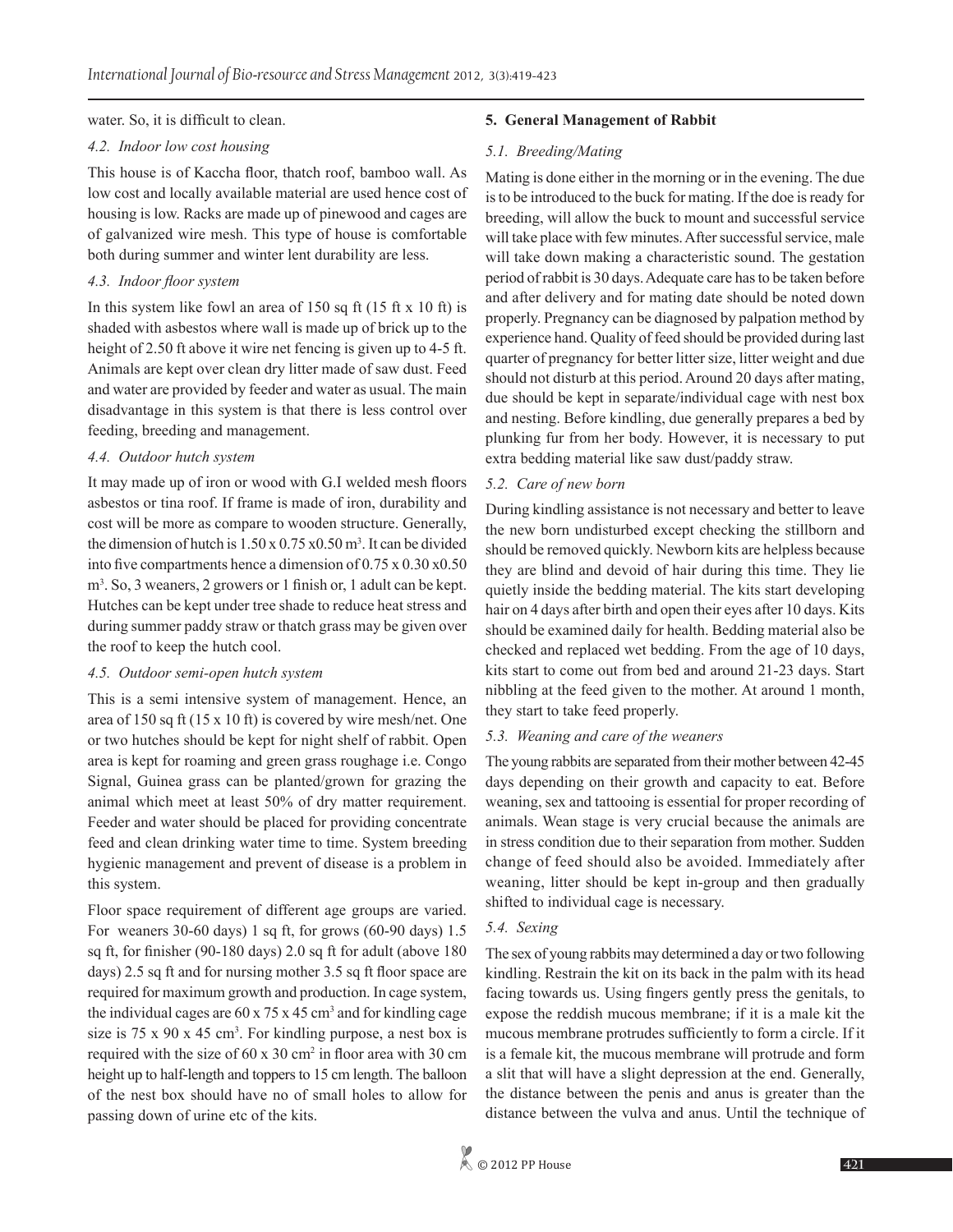sexing rabbits has been perfected, it may be good to sex the kits at weaning.

#### *5.5. Identification*

Tattooing in the rabbit's ear makes a permanent system for identification. The inner side of the ear is cleaned with alcohol and perforated with a tattooing instrument. Tattoo ink or Indian ink should be rubbed over the spot.

## *5.6. Handling*

They should be lifted gently by the scruff of their neck. They should be gently handled. They should not be lifted by their legs or ears alone. Broiler rabbits can be handled by firm and gentle grasping of their loin region upto 15 weeks. Other rabbits may be handled by grasping a fold of skin over the shoulder with one hand and placing the other hand under the rump to support the weight of the animal. While carrying, they need to be supported from the bottom. Care should be taken as not to startle the animals.

## *5.7. Sanitation*

Cages should be cleaned with wire brush daily. Ammonia production should be minimized. Lime powder has to be sprayed underneath the cages. Adequate ventilation and close observation of rabbits are important. Isolate the sick rabbits immediately. Start the colony treatment if required.

## **6. Feed and feeding of rabbit**

Rabbit is a monogestic animal but the presence of micro flora in the hindgut (caecum) and the habit of coprophagy make it capable of consuming a variety of feed. In aback yard, a few rabbit can be reared with the kitchen waste and other available forage but in the large scale balanced pellated rabbit ratio is essential.

Rabbit feed consist of roughages and concentrate. Roughage is consumed by rabbit to stimulate gut motility rather than as nutrient source. Proper proportion of fibers in diet will avoid gastro-enteric disorders. It is also useful source of energy to the rabbits for caecum fermentation. The young growing rabbits need 12-14% of fibers. On the other hand adult and anon-breeding rabbit can consume about 20-25% of fibers and too much green feeding may lead to diarrhea and bloat. Concentrates are balanced quality food, which is rich in protein and energy. They contain more than 18% protein and less than 18.5% fiber. The energy rich concentrates can be mixed 30-60 % in rabbit ration. However, the protein rich concentrates can be mixed 15-25% in ration according to age and production stages of rabbits.

## *6.1. Roughage feed resources*

Large numbers of roughages feed resources are available in Northeastern part of India, which can be easily fed to rabbits. They legumes fodder such as cow pea, rice bean, soybean, pea and grasses like setaria, guinea, broom and congo signal even weeds like mikana can also be given to rabbit. Other sources of roughages feeds are cabbage, radish, carrot and oats. These feeds can be fed as such in fresh form or as hay. Even crop residue like groundnut and soybean straws can also be included to the extent of 10-25% in ration.

## *6.2. Feeding technique*

Nowadays, the best form of concentrate feeding is in pellet form because it is easy to handle, storing and wastage is very less. Pellet should be 3-4 mm size and the length is bite more than diameter. Balanced ration can also be fed in mash form. In that case, small balls have to make with the help of molasses and water after thorough mixing. Few should be offered twice a day and sufficient fresh water should be given to the animal. Under commercial system, rabbits can be fed with concentrate feed along with 200 gms of greens day-1. Generally concentrate feeding precedes greens (grass + forages) feeding. Concentrate feed has to be given in two divided doses. Rabbits generally eat more during night in summer. With the onset of winter, the requirement increases and the feeding shifts to day to time. However, regular timetable for feeding is advisable so that rabbits do not feel any stress due to the change in their daily routine. Sudden changes in feeds and feeding systems should be avoided. The rabbits must be fed at the same time every day. While offering green grass, it should be wilted for one day. Providing adequate fiber in the ration is a must to prevent enteric diseases and fur chewing.

## *6.3. Feeders and waterers*

The feeders are made of galvanized iron sheets. They are 'L' or 'J' shaped and are arranged such that the feed can be poured from outside. The edges should be rounded off. The height of the feeders should be 5-7 cm above the cage floor to avoid contamination by urine, faeces and water. Hay feeders are attached to the outside of the cage. Aluminium bowl of 500 ml capacity or baked earthen bowls are used to contain the drinking water

Rabbit can be successfully raised/reared on roughage based feeding system in northeastern hilly areas, where natural roughage feed resource is available in plenty and that are non competitive to human feed.

Table 3: Daily feed requirement of different age groups of

| rabbit             |            |                                                                |
|--------------------|------------|----------------------------------------------------------------|
| Category of Animal | Age (days) | Amount of feed<br>$(g)$ day <sup>-1</sup> animal <sup>-1</sup> |
| Weaner             | $45 - 70$  | 50                                                             |
| Grower             | $71-90$    | 75                                                             |
| Grower             | 91-120     | 100                                                            |
| Adult              | 121-above  | 120                                                            |